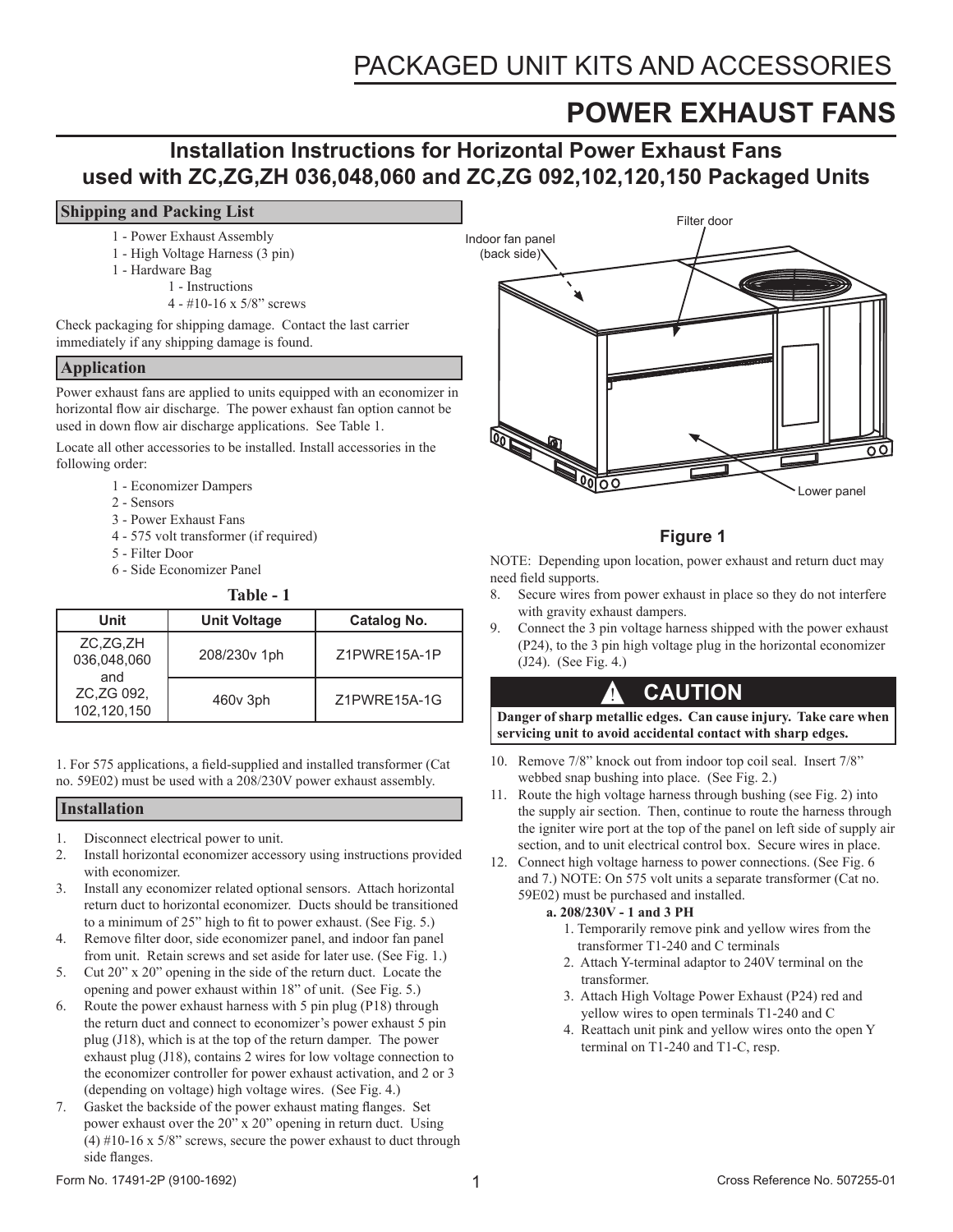

#### **b. 460 - 3 PH**

- 1. Temporarily remove pink and yellow wires from the transformer T1-480 and C terminals.
- 2. Attach High Voltage Power Exhaust (P24) red and yellow wires to open T1-480 and C terminals.
- 3. Attach High Voltage Power Exhaust (P24) blue wire onto K3-L3 terminals.
- 4. Reattach unit pink and yellow wires onto the open terminal on T1-480 and T1-C, resp.

#### **c. 575V - 3 PH**

- 1. Temporarily remove pink and yellow wires from transformer T1 terminals 600V and C.
- 2. Attach the red and yellow wires from the 575V transformer T10 to the transformer T1 terminals 600V and C.
- 3. Insert T10 black wire into P24 red wire.
- 4. Attach P24 yellow wire onto T1 transformer terminal C.
- 5. Reattach unit pink and yellow wires to open T1-600V and C terminals.
- 13. Adjust power exhaust setpoint on economizer control module.
- 14. Reinstall filter door above economizer, and side panel to the right of the economizer. (See Fig. 5.)
- 15. Reapply power to unit.





**Figure 3 - Horizontal Power Exhaust**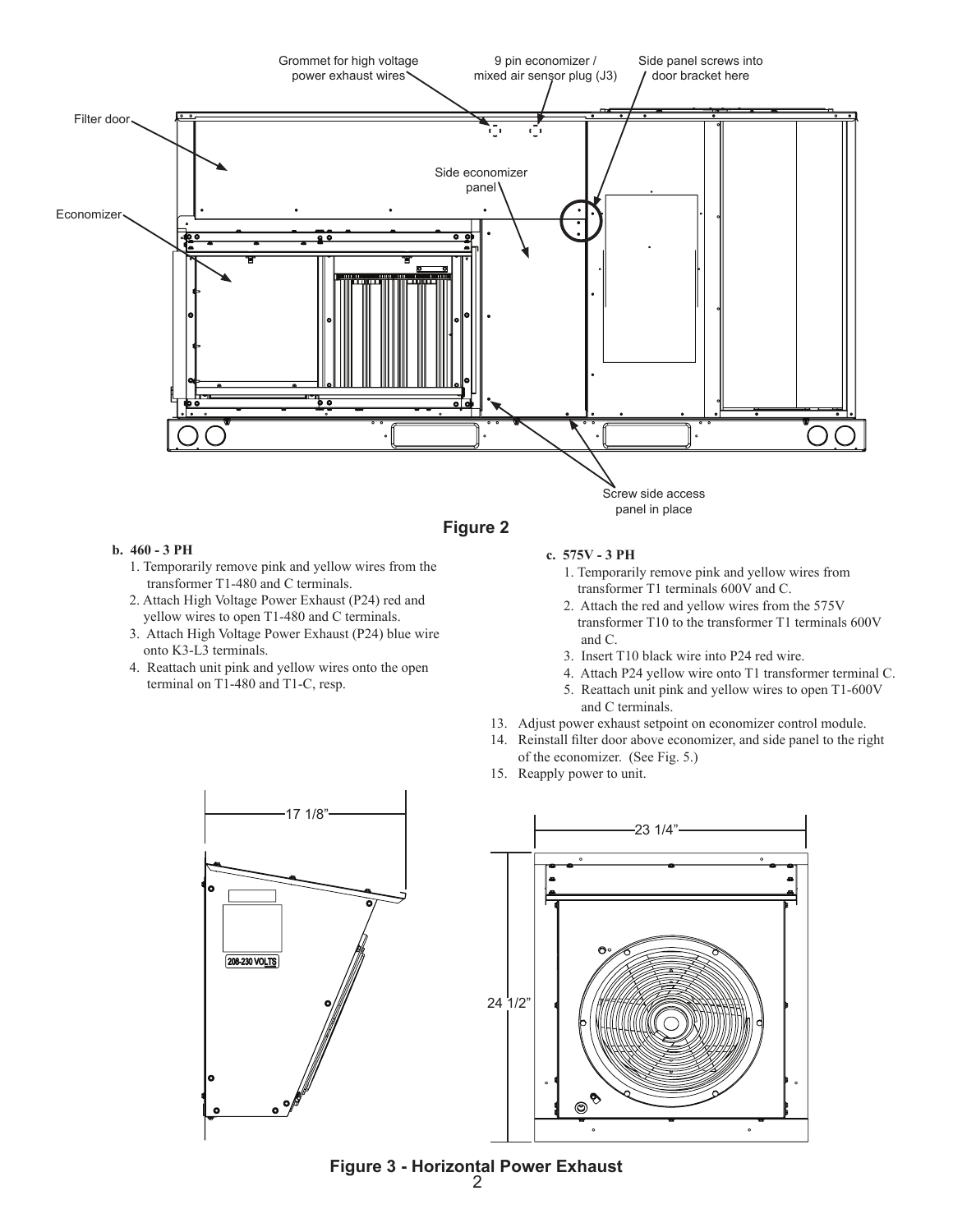

**Figure 4**



**Figure 5**